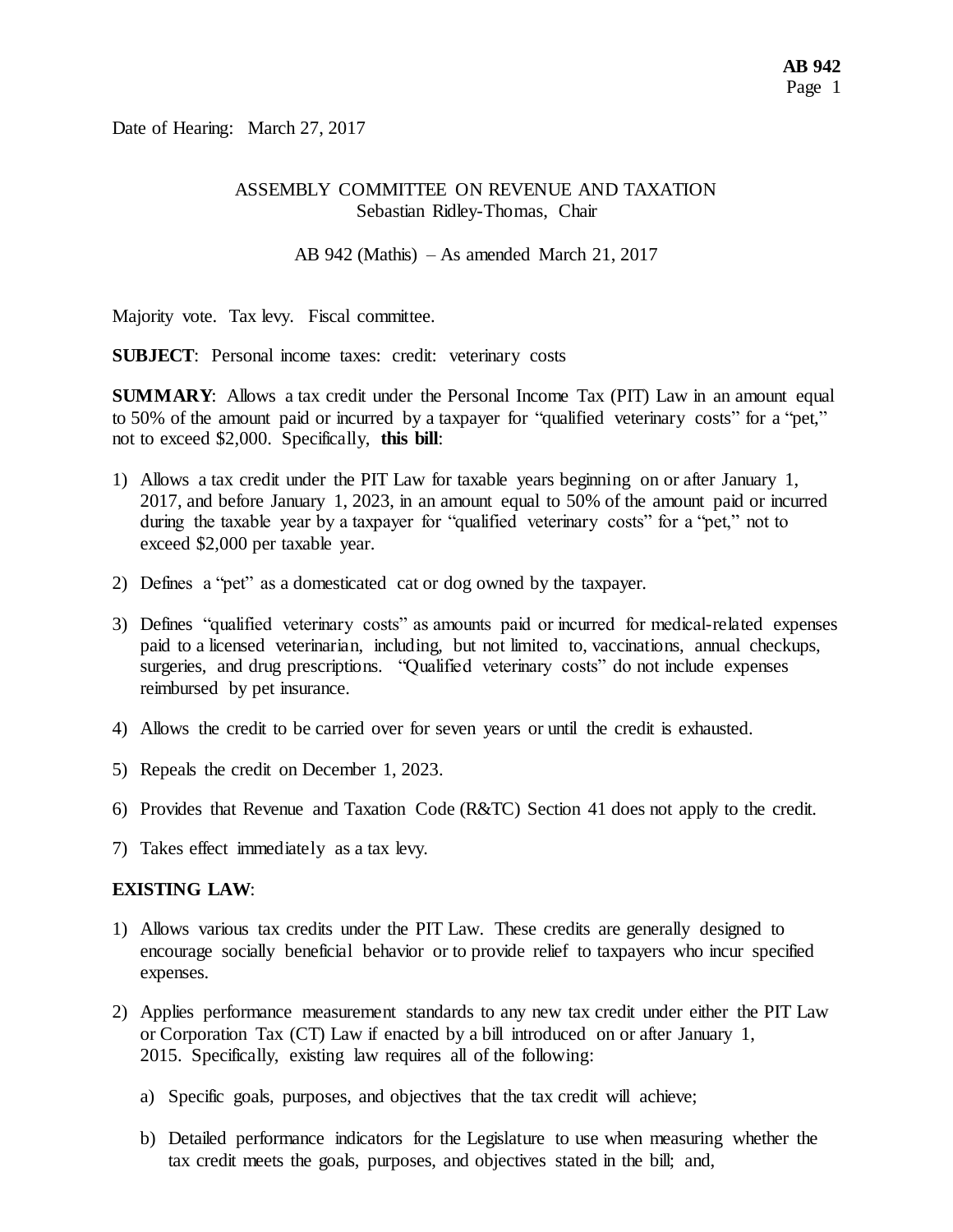c) Data collection requirements to enable the Legislature to determine whether the tax credit is meeting, failing to meet, or exceeding those specific goals, purposes, and objectives. The requirements shall include the specific data and baseline measurements to be collected and remitted in each year the credit is in effect, for the Legislature to measure the change in performance indicators, and the specific taxpayers, state agencies, or other entities required to collect and remit data. (R&TC Section 41).

**FISCAL EFFECT**: The Franchise Tax Board's estimate for this bill is pending.

#### **COMMENTS**:

1) Author's Statement: The author has provided the following statement in support of this bill:

With routine veterinarian bills totaling in the hundreds, if not thousands of dollars, California's pet-owners are often faced with the difficult decision of undergoing expensive treatments for their pets or letting their furry friends continue on without needed medical attention. We have all heard stories where a family is forced to put down a pet because of the staggering costs for procedures. However, what if the state incentivized pet-owners to keep their pets in the family through an income tax write-off? Our cats and dogs are vital members of our families, providing emotional support through love and affection. Inflated veterinary costs should never prevent a family from adopting or taking care of a pet.

- 2) Supporters state that "the high bills associated with complex emergency care, orthopedic, or cancer surgery can leave a client so conflicted about their ability to pay for treatment that it 'can become a life or death decision for these pets.'"
- 3) Opponents state that pet care can reach into the thousands depending on individual veterinary needs, but because the decision to have a pet is discretionary, the state has never provided any expenditures or incentives for pet owners.
- 4) Committee Staff Comments:
	- a) What is a "Tax Expenditure"? Existing law provides various credits, deductions, exclusions, and exemptions for particular taxpayer groups. In the late 1960s, United States Treasury officials began arguing that these features of the tax law should be referred to as "expenditures," since they are generally enacted to accomplish some governmental purpose and there is a determinable cost associated with each of them (in the form of forgone revenues). This bill would enact a new tax expenditure program in the form of a tax credit for qualified veterinary costs incurred by a taxpayer for their pet.
	- b) Tax Expenditure vs. Direct Expenditure: As the Department of Finance notes in its annual Tax Expenditure Report, there are several key differences between tax expenditures and direct expenditures. First, tax expenditures are reviewed less frequently than direct expenditures once they are put in place. This can offer taxpayers greater certainty, but it can also result in tax expenditures remaining part of the tax code without demonstrating any public benefit. Second, there is generally no control over the amount of revenue losses associated with any given tax expenditure. Finally, it should also be noted that, once enacted, it takes a two-thirds vote to rescind an existing tax expenditure